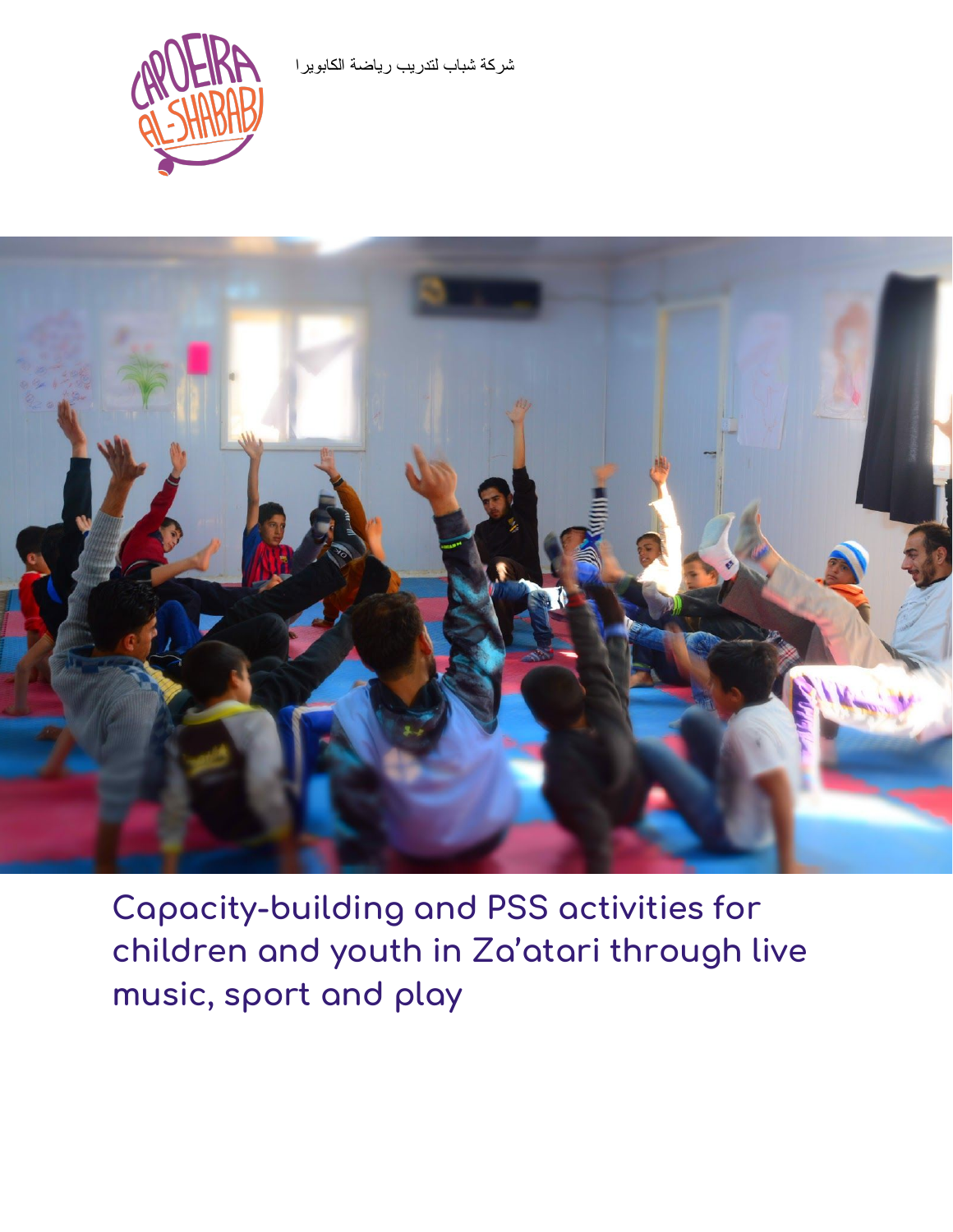## **Project Outline:**

This project is a two-pronged approach to deliver and make sustainable psychosocial support (PSS), life skills and informal education to children and youth in Za'atari refugee camp. This project will deliver 1) PSS activities through capoeira to male and female children in Za'atari camp, and 2) a Training-of-Trainers (ToT) component that will provide PSS and life-skills to male and female youth coaches, to build their capacity to deliver Capoeira for PSS activities to the children themselves by the end of the project. By combining Capoeira al-Shababi's PSS activities and ToT, this project aims to ensure the impact, quality and sustainability of the project.

- Capoeira al-Shababi will deliver **8 classes per week** for a total of **50 service days.**
- Each service day will contain:
- 1. 1 PSS activity for male children
- 2. 1 PSS activity for female children
- 3. 1 TOT for male coaches and
- 4. 1 TOT for female coaches
- Each PSS activity will be conducted for **1 hour**
- Each TOT class will be conducted for **1.5 hours**
- Each service day will deliver **5 hours** in total of activities and training.

#### **Key objectives:**

**TOT sessions:**

- 1. To increase access to sport and recreational activities for youth suffering from the impact of armed conflict
- 2. To build the capacity of local youth to act as leaders in their community
- 3. To build the resilience of women and youth through music, play and sport-based activities
- 4. To empower youth by delivering the skills, knowledge and experience necessary for them to conduct an effective psychosocial support service within their own community
- 5. To build the life-skills and promote healing for youth living in post-conflict zones
- 6. To empower female youth participation in music, play and sport-based activities and leadership skills.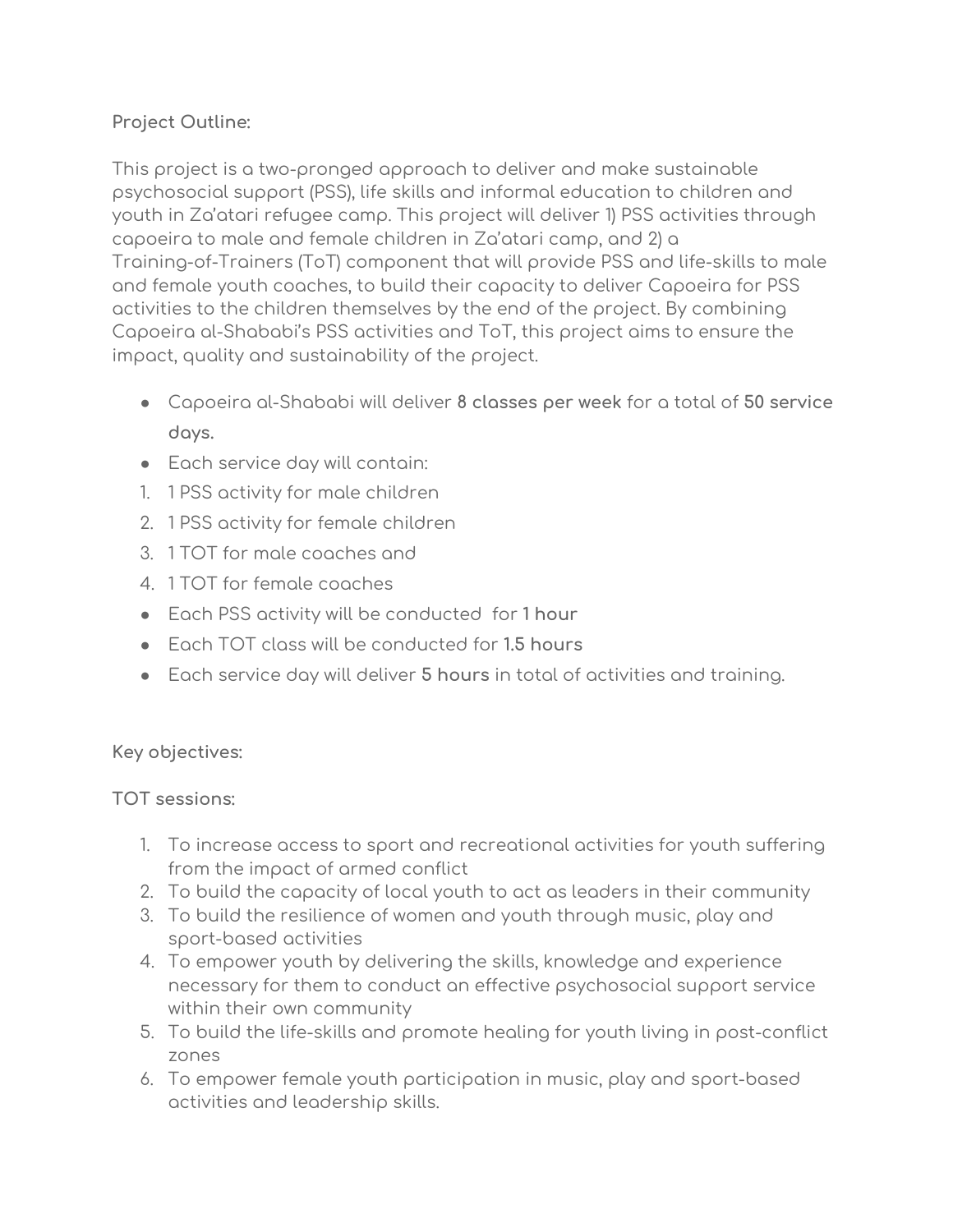#### **PSS activities:**

- 1. To increase access to sport and recreational activities for children suffering from the impact of armed conflict
- 2. To build life-skills and promote healing for vulnerable children
- 3. To promote gender equality through equal access of girls and boys to physical exercise, games and expression.
- 4. To decrease the risks of violent and aggressive behaviour in children
- 5. To promote social cohesion through sport, music and play in vulnerable communities
- 6. To build the resilience of girls and children through music, play and sport activities
- 7. To promote a culture of peace among children and youth in a post-conflict environment.

#### **Project Targets:**

- 10 male and 10 female youth coaches
- 25 male children and 25 female children

**70** total beneficiaries

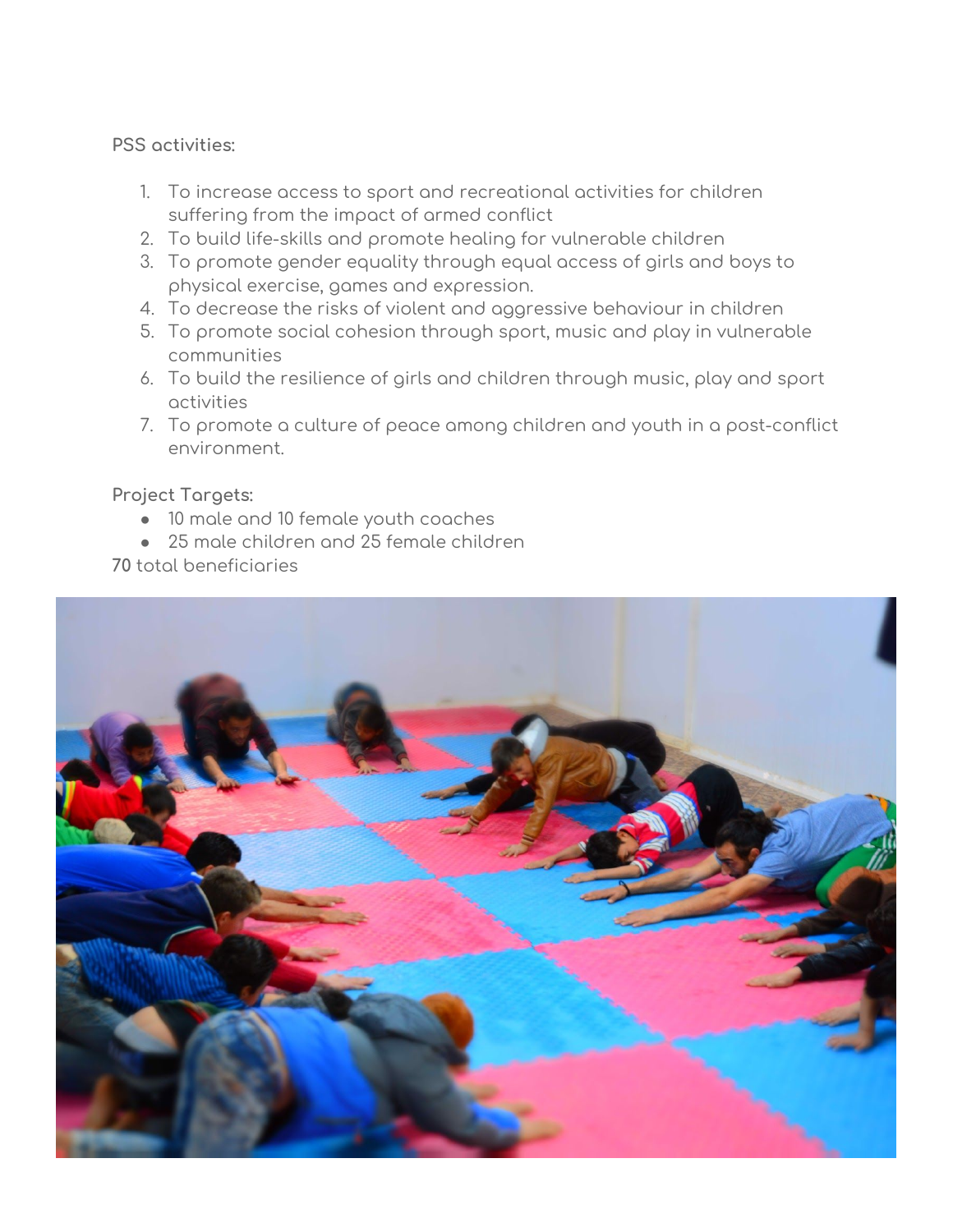# **Key Activities - TOT**

Capoeira al-Shababi's Training of Trainers programme empowers local youth coaches to deliver psychosocial support activities to children in their communities. Our programming provides youth coaches with advanced **training skills** in capoeira movements, body dialogue, physical expression, and music. It also develops the coaches **teaching** skills to enable them to conduct psychosocial support games and activities. We also develop the coaches knowledge of the **theory** behind our programming and support them to develop their own coaching styles.

Each TOT coach will be fully trained to conduct capoeira PSS sessions with groups of up to 25 children for long-term projects. We train a maximum of 6 coaches per class, and 12 in total, offering male and female projects side by side.

## **Phase 1**: **Skills-building**

## 1**0 weeks** of Capoeira-skills ToT's

Intensive Capoeira-skills training (**1.5 hours** each session) to youth who will learn all the elements of capoeira including:

- Physical fitness, strength and flexibility
- Body-awareness
- Spatial awareness
- Body communication skills
- Body dialogue
- Singing (in Portuguese) and instrument skills
- Capoeira conventions and etiquette
- Advanced capoeira dialogue

These ToT's will develop the youth's passion for capoeira as both a sport and a lifestyle. They will receive advanced training and reach at least intermediate level before moving to the next phase.

## **Phase 2**: **PSS-training**

## **5 weeks** of PSS and life-skills methodology

Capoeira al-Shababi will deliver interactive trainings in PSS methods according to the following:

- Capoeira al-Shababi **Activity Booklet** (100+ activities)
- Capoeira al-Shababi **PSS Training Manual** (theory and method)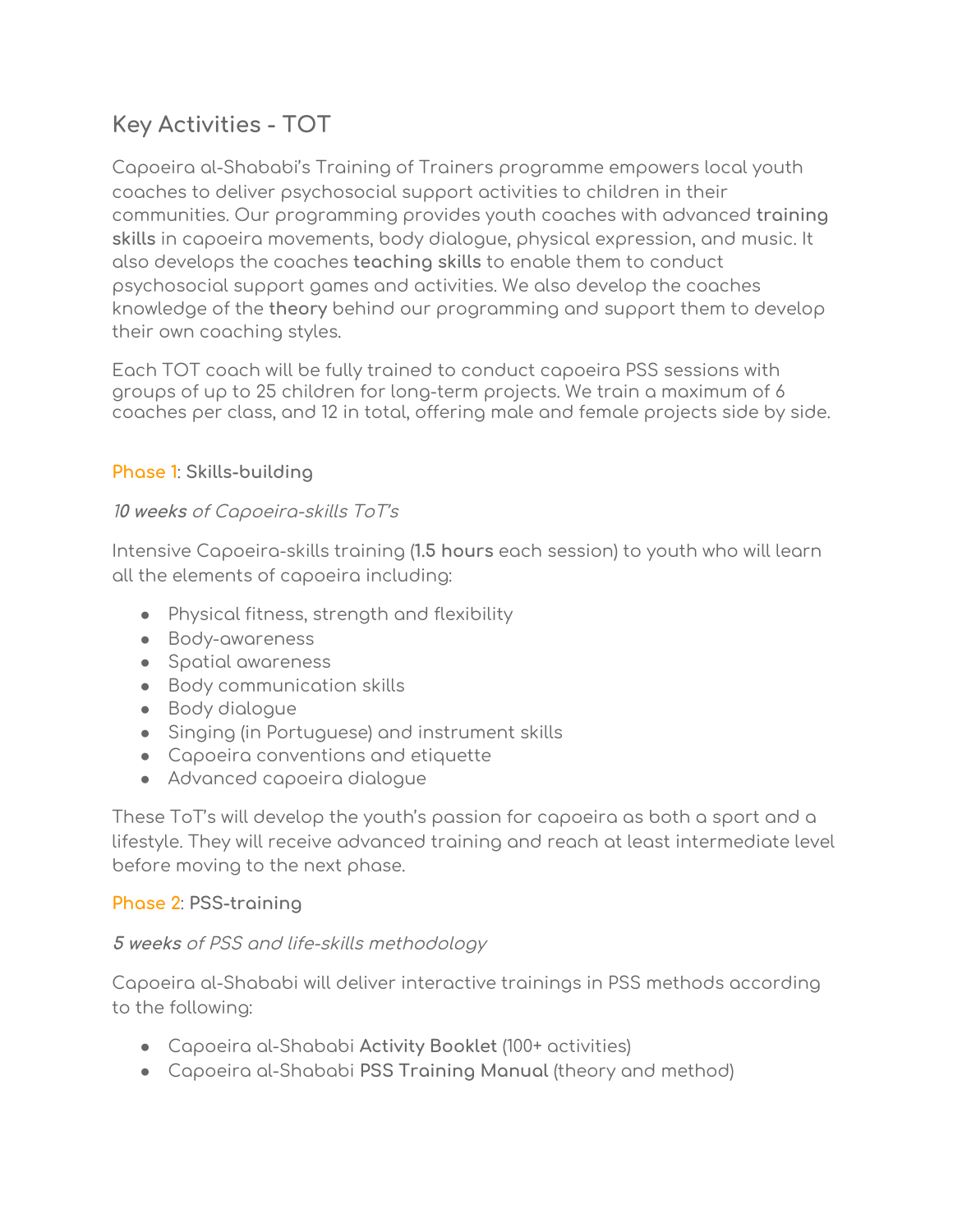● Capoeira al-Shababi **Song booklet** (50+ songs translated in Portuguese-English-Arabic)

Each of these trainings lasts about **1.5 hours** and focuses on the topics of class planning and management, Child Protection, case referrals, how to communicate and conduct yourself with students, how to act as a role model, how to create safe spaces and how to handle children's negative behaviour.

#### **Phase 3**: **Practical assessments**

#### Duration of the project

ToT Coaches will be assisting the Capoeira al-Shababi trainers throughout the project period in the PSS activities for children. After approximately 2 months of careful observation, the TOT coaches will begin leading some of the capoeira PSS activities with the children with assistance, mentorship and feedback from Capoeira al-Shababi trainers. During the final month of the project, the TOT coaches will begin to take full responsibility for the PSS activities with the children with the guidance of Capoeira al-Shababi trainers. This is also the time in which our trainers will mentor on issues of Child Protection, how to refer cases, and have a practical training in the PSS methods mentioned above.

# **Project Outcomes**

This project develops the capacity of youth leaders to deliver a new and unique activity to children in their communities. These youth will be encouraged to independently conduct their sessions in their own styles, and adapt the activities to their preferences, talents, and what they see as most needed.

- Each coach will be trained to conduct classes with up to **25 students**.
- This project will train **10 male** and **10 female** coaches, who can sustain their own projects reaching up to **500 children**.
- The coaches will also have enough experience, skills and material to deliver sessions for at least **one year** with the same students.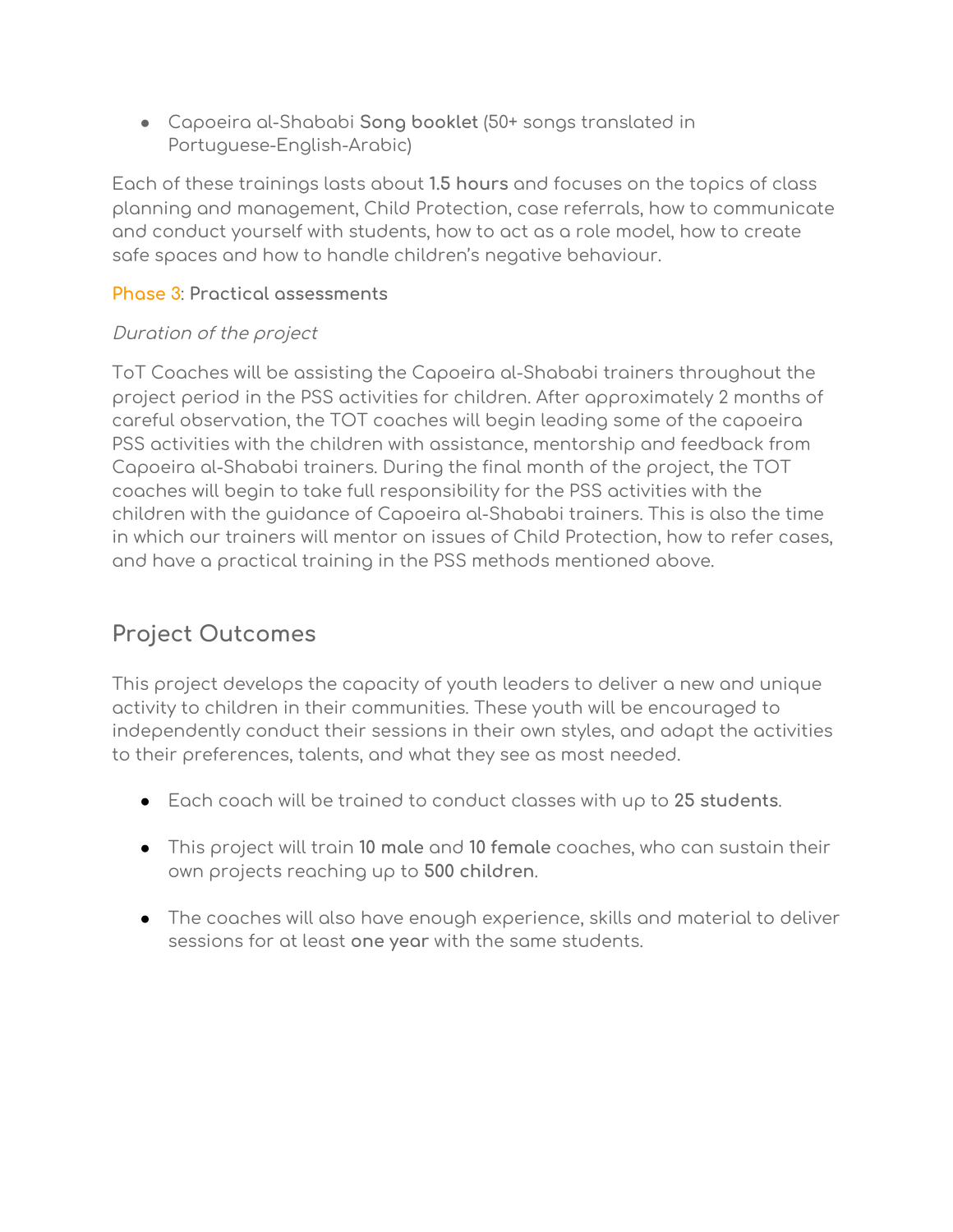# **Key Activities - PSS**

Capoeira sessions are unique in delivering something different every class, and each session is carefully developed out of the needs identified in the previous one. We cater our activities according to the particular needs of the group, which is identified by the trainers during the first 2 weeks of activities.

All of our sessions involve music/rhythm exercises, partner/team-building activities, movement exercises and games that target focus, creativity, teamwork, trust, and expression. Our games are developed from the methodology of psychomotricity, where all participants are included at all times, competition is non-existent, and the students are given the independence to design/adapt the activities to their needs.

| <b>Music and</b><br>Rhythm                                         | <b>Teamwork</b>                                                                                              | <b>Body</b><br><b>Awareness</b>                                                         | Creativity                                                                                                        |  |
|--------------------------------------------------------------------|--------------------------------------------------------------------------------------------------------------|-----------------------------------------------------------------------------------------|-------------------------------------------------------------------------------------------------------------------|--|
| Instrument<br>practice with 5<br>different capoeira<br>instruments | All capoeira<br>movements are<br>based on partner<br>work                                                    | Warm ups teach<br>students about<br>their bodies,<br>where to stretch,<br>how to notice | Activities<br>encourage<br>students to<br>discover<br>themselves, think                                           |  |
| Clapping<br>exercises to<br>increase focus,                        | Games focus on<br>partner/group<br>work and                                                                  | tension, and how<br>to relieve it                                                       | independently,<br>and express<br>creativity                                                                       |  |
| beat and<br>synchrony                                              | depending on<br>peers to succeed                                                                             | Capoeira games<br>teach spatial<br>awareness, how to                                    | Games encourage<br>students to think                                                                              |  |
| Capoeira songs<br>with a leader and<br>response, help              | <b>Trust exercises</b><br>are key to<br>capoeira play and                                                    | move around<br>partners, and to<br>play with space                                      | of a unique<br>movement, lead<br>their peers and                                                                  |  |
| grow group<br>feeling,<br>expression,                              | encourage<br>positive feeling                                                                                | Strength,<br>self-esteem and                                                            | improvise<br>Capoeira allows                                                                                      |  |
| leadership skills<br>and confidence                                | 'Energy Circle'<br>activities<br>encourage<br>support of peers,<br>social cohesion<br>and<br>self-confidence | positive energy<br>are developed<br>from both body<br>and spatial<br>awareness          | participants to<br>create their own<br>sequences of<br>question and<br>response,<br>fostering creative<br>thought |  |

The table below illustrates examples of some of our common activities: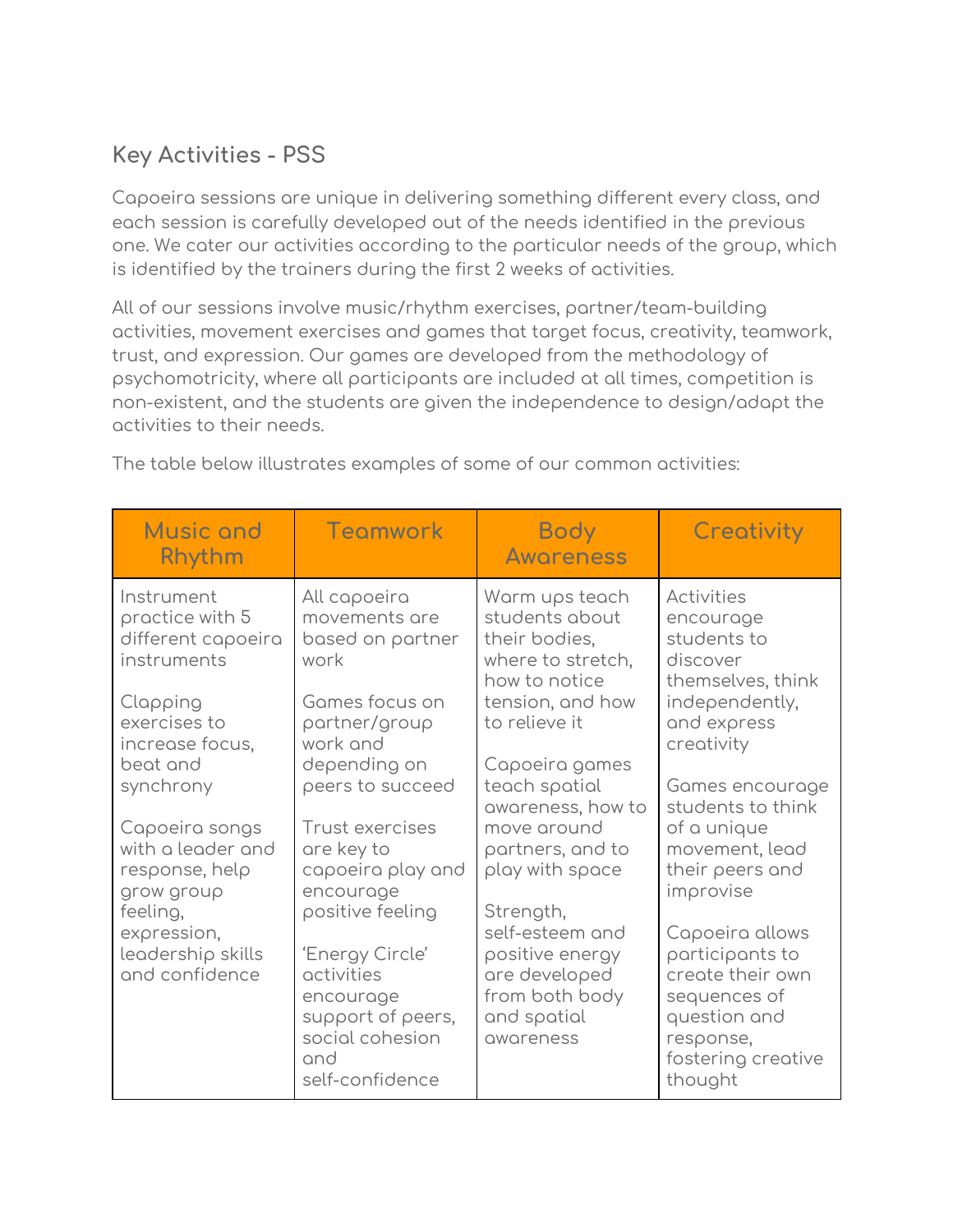Additionally, in each capoeira session we conduct a 'social roda' (a circle of students) encouraging everyone to participate in voicing their opinions, giving feedback, and discussing topics that concern them. The students' voices are of priority in capoeira sessions, helping the children to build their self-esteem. Topics that are discussed are broad, are initiated by the children themselves, and generally focus on social pressures, gender issues, conflict, the meaning of self-defense, and more.

## **Project Outcomes**

PSS:

- **Self-esteem** and confidence from bodywork, stress-release and supportive environment
- **Focus** is worked on through particular exercises and games to help the students feel present
- **Creativity** is improved through encouraging improvisation
- Reduction in **aggressive** tendencies through stress-releasing activities and a focus on teamwork and partner work

Life-skills:

- **Communication** skills improved through body and nonverbal communication exercises.
- **Leadership** skills will be improved through access to opportunities to lead their peers in activities
- **Resilience** will be improved through greater confidence, support and encouragement to participate actively in all activities

Informal education:

- Students will learn the basic movements of capoeira and how to insert these movements into a dialogue with others
- Students will learn to sing at least 8 capoeira songs, and lead at least 2 to their peers
- Students will learn to play at least 3 capoeira instruments
- Students will learn about the history of capoeira and its cultural conventions
- Students will learn capoeira 'etiquette' and build a community of 'capoeira players'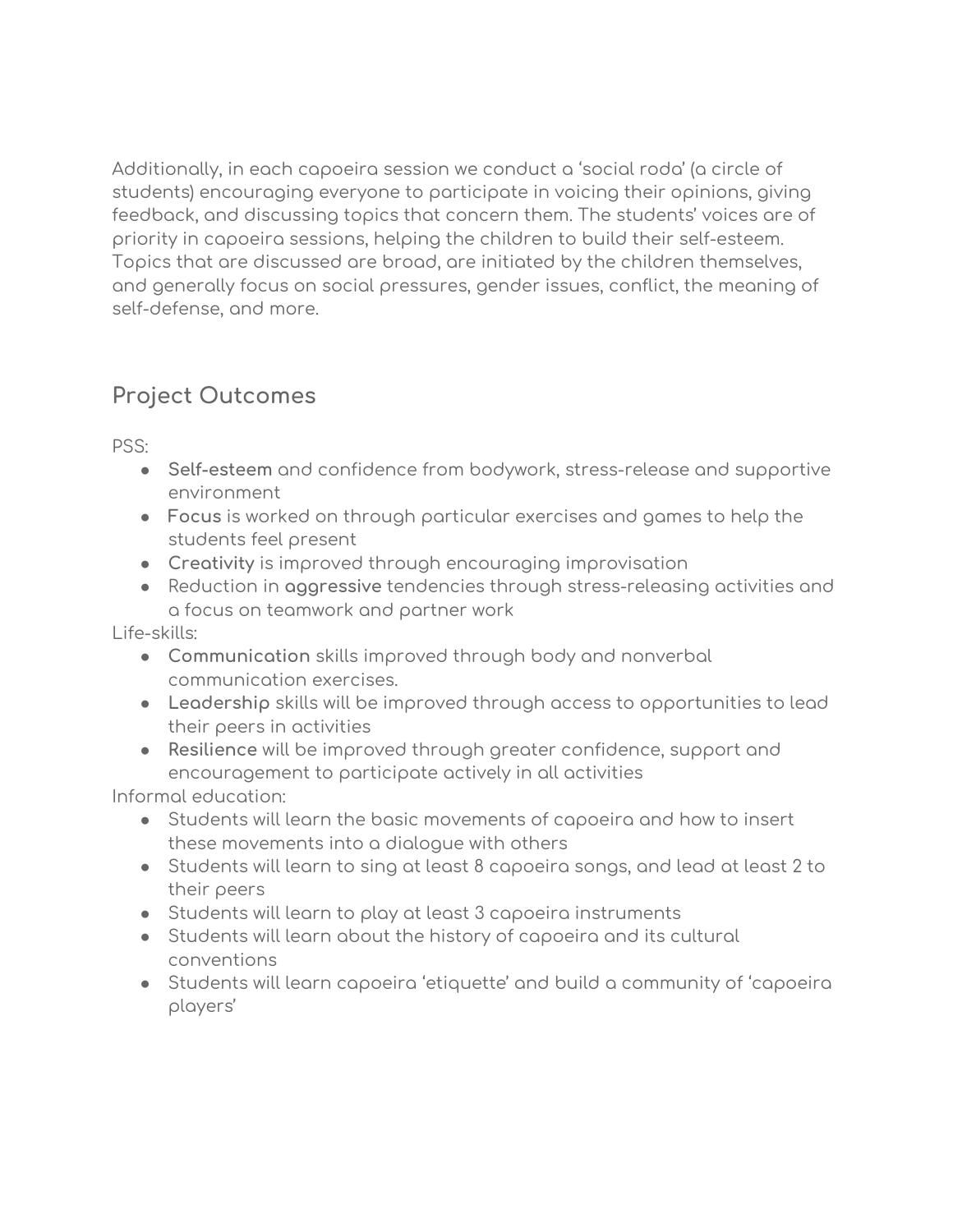# **Monitoring & Evaluation**

Capoeira al-Shababi will use a suite of monitoring and evaluation tools throughout the project period.

- 1. Attendance data will be collected by the trainers each session.
- 2. Individual, semi-structured interviews will be conducted with the TOT coaches, and focus-group discussions will be conducted with both the TOT coaches and the children at the end of the project.
- 3. Trainers will also collect stories based on the Most Significant Change technique through careful, routine observation of individual participants. Trainers will keep a log of students' behavioural changes by conducting baseline stories, mid-project stories, and end-of-project stories of the students in classes.
- 4. Capoeira al-Shababi also uses pre-test and post-test measurements of students' well being, specifically the Hopkins list for anxiety and depression and a PTSD measurement survey.

All of the above will be collected and delivered in a final report including media of the sessions conducted.

**Logframe** (See below)

**Budget** (See attachment)